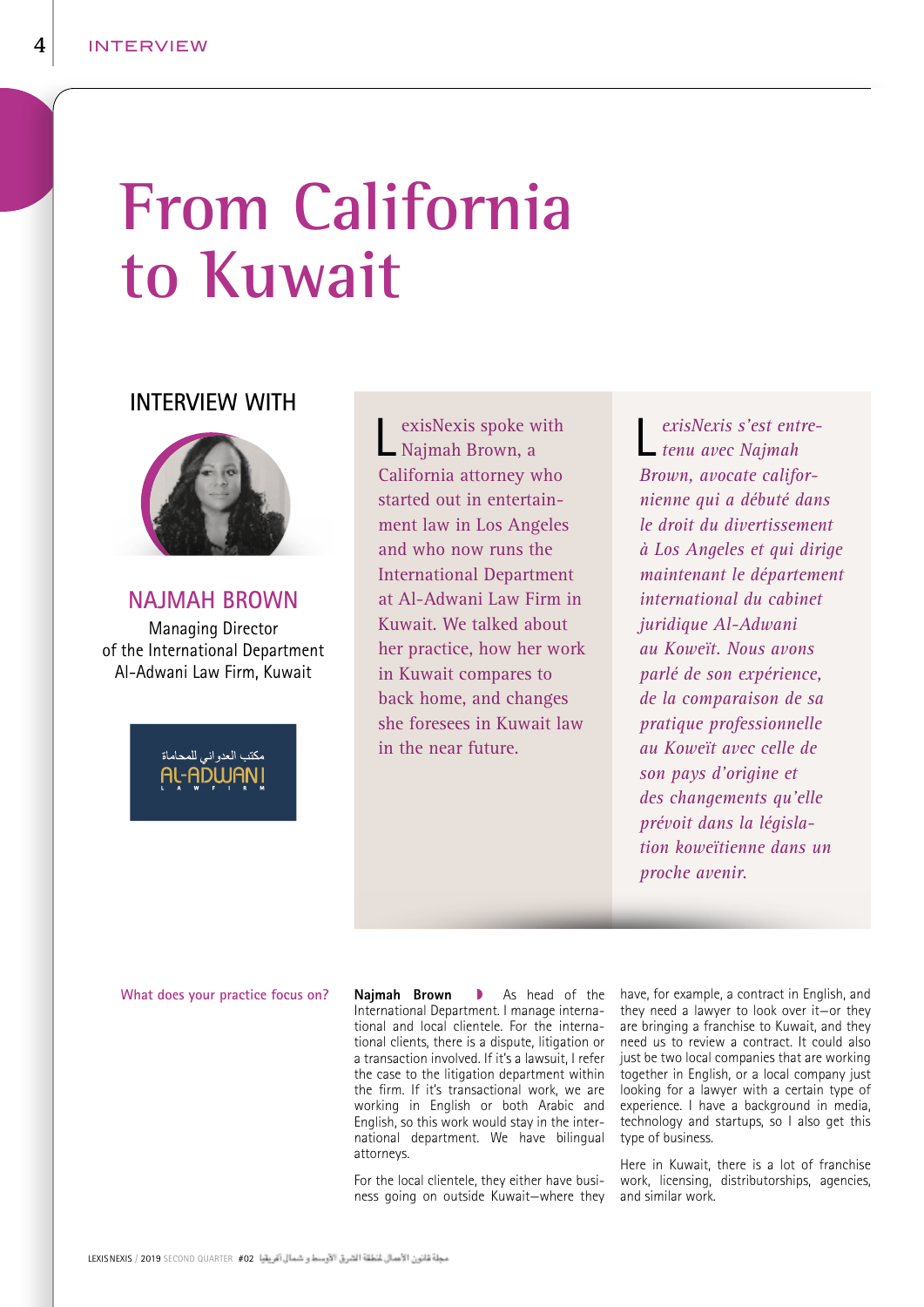**How does your practice in Kuwait compare to your previous work in Los Angeles, in terms of the kind of work you are doing now and the type of clients?** 

**Najmah Brown** When I was in the United States, my principal clients were media companies (private sector) such as CBS, the Oprah Winfrey Network, and Al Jazeera America. The last company I provided support for was a multi-digital channel network. All my work was transactional work.

With numerous years of business and legal affairs experience, I am providing the same transactional legal services to companies within the State of Kuwait. The types of contracts for most companies are very standard, such as non-disclosure, partnership,

vendor, employment, service level, subcontract, and licensing agreements.

The advantage of me working in Kuwait is I have the opportunity to work with a wider range of clients, and not be limited to just the popular industries in Los Angeles (e.g., entertainment and real estate). Now, I work with more public sector clients, as well as expat communities, so the legal matters are unique to the country and region. This allows me to feel challenged in my profession and grow from these experiences.

**California is a common law jurisdiction; Kuwait is civil law. Did you notice a lot of differences in the law or in drafting compared to California?** 

**Najmah Brown I** lam definitely used to making legal assessments based on precedent; however, they do not follow that system in Kuwait. Lawyers do not rely on decisions from the court to predict how the judge will rule. Court decisions are used to help explain the laws but do not determine how a judge will rule in any specific case.

I have become a student of Kuwaiti law, focusing more on the laws that are relevant to my business; however, due to the laws being very simplified, some may lack necessary details for efficient implementation. In the United States, we modify the laws based on court rulings, which helps the laws stay up to date, but since we have a different system in Kuwait, laws usually take longer to be updated.

To be honest, in Kuwait, in business transactions, your law is the contract that you draft, for the most part. I always emphasise to clients that we have to spend a lot of time in the drafting process of a transaction, because what's in that contract could protect you if drafted correctly, or hurt you if drafted incorrectly. If a dispute arises, you want to be able to rely on that contract to resolve the matter.

#### **What practices do you see growing in the next 12 months?**

**Najmah Brown D** Since Kuwait is still implementing its Kuwait Vision 2035 plan, I believe infrastructure, technology, health and life sciences, and financial services will see growth over the next 12 months.

The Government of Kuwait has put an emphasis on cybersecurity. Construction and oil and gas will always be at the top, but anything to do with cybersecurity is a growing concern—so data privacy and protection, internet crimes, things like that.

With crypto-currency, there is continuing talk of drafting a law focused on regulating this area, but nothing has been drafted yet. The

banks are using blockchain technology for payment transactions. It's possible that draft legislation will finally be introduced this year.

I am seeing more interest in creating venture capital companies within the State of Kuwait, which requires special approval from the Capital Markets Authority, and I think this may be part of a bigger trend. With the continued focus on entrepreneurship (small and medium-sized businesses) and Kuwaitisation, the younger generations will take advantage of opening businesses that do not require large capital investment, such as technology companies. Lean startups bear the least amount of risk for entrepreneurs.

**Foreign investment appears to be picking up in Kuwait. Are there continuing legal obstacles for foreign businesses interested in investing in Kuwait?** 

Najmah Brown D With the inception of the taken the KDIPA route to take advantage of Kuwait Direct Investment Promotion Authority (KDIPA), I would call Kuwait the gateway to the region. With KDIPA, foreign companies can open a business with 100% ownership, registered as a Kuwaiti company, and many foreign investors have already

these 100% foreign ownership rules. Unofficially, a KDIPA employee has informed me that these companies can go to other countries and register as if they were a Kuwaiti company. This means that if I'm a foreigner, and I come to Kuwait, get my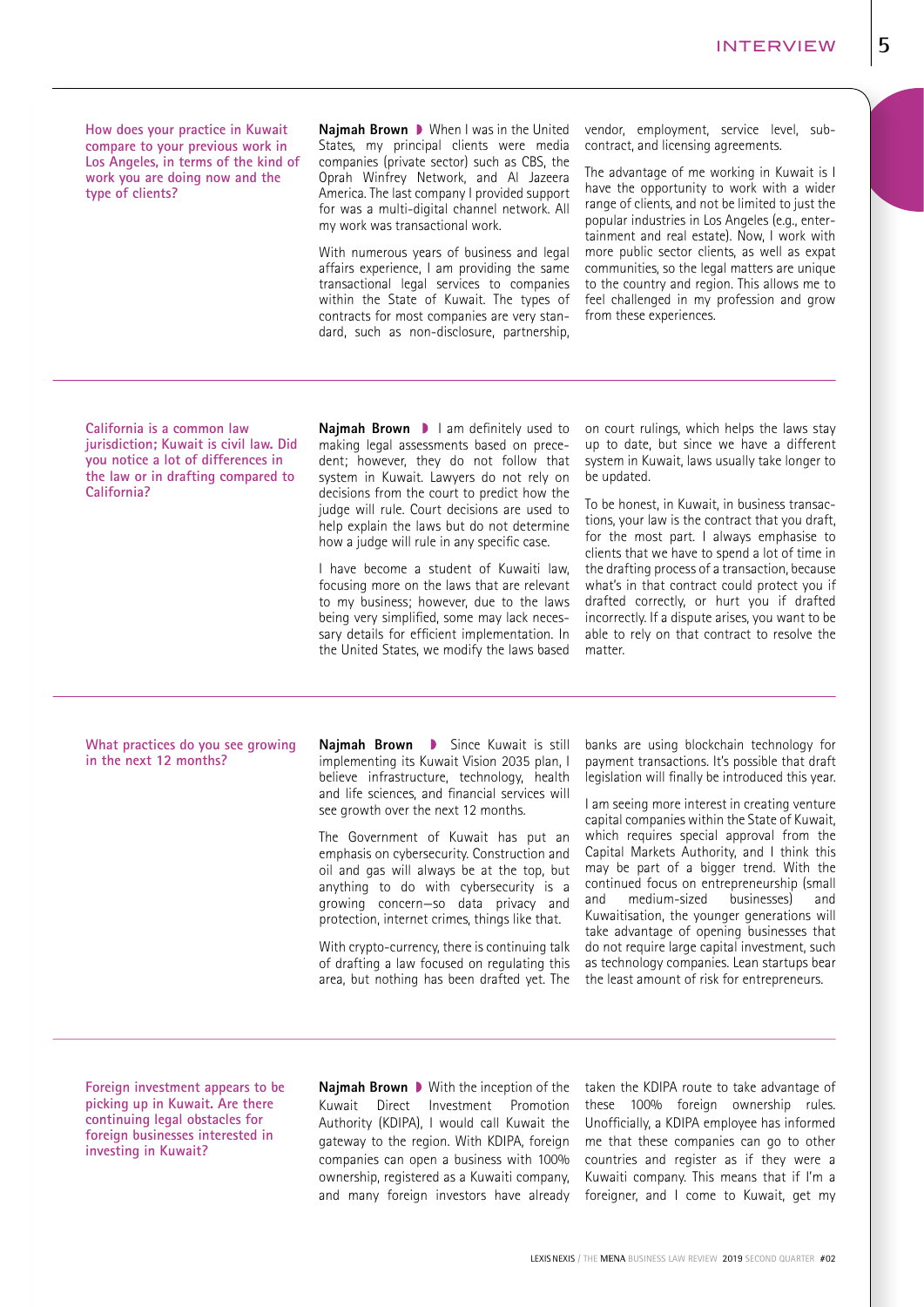licence with KDIPA, and register my company as a Kuwaiti company, my company can do business as a GCC national in Qatar, Saudi Arabia, the UAE or Bahrain. I haven't seen actual examples of this being done yet, but it's an interesting idea and KDIPA is saying that it can be done.

If you don't fall under one of the eligible categories listed on KDIPA's website, then you have to go the traditional route, which is to get a local partner as a sponsor. This could be viewed as an obstacle, but there are ways around this. If you want to invest in the market, you can. It's just less convenient. You can always enter into a "side agreement" with the sponsor, which a lot of foreign investors fail to do. This is a very important step if you're not going through KDIPA, as this side agreement gives the foreign shareholder more powers.

Also, there was a law enacted in 2018, which gives the public access to certain records of companies or individuals licensed to do business in Kuwait. This allows the foreign investor to conduct further research into a potential local partner.

One big question investors have is how they will recover their money and how they can exercise their rights before the court. They have rights as foreigners to file lawsuits in the Kuwait courts against parties who owe them. In the contract, you want to make sure you specify whether in the event of a dispute you will go through arbitration or the courts. Kuwait enforces foreign arbitration awards and judgments.

In summary, there are no obstacles, just additional procedures, depending on which route you take.

*I am seeing more interest in creating venture capital companies within the State of Kuwait, which requires special approval from the Capital Markets Authority, and I think this may be part of a bigger trend.*

**We have been witnessing some significant legislative reforms across the Gulf region, including recent legislation on VAT, bankruptcy, arbitration and foreign investment. What reforms remain the most pressing in Kuwait?**

**Najmah Brown D** This is a very subjective question because of course everyone feels that legal reform is pressing in their respective industry. Overall, I believe that Kuwait has all the basic laws on the books.

In my practice, I would like to see more work done in regards to implementation of laws. A law is only as good as its implementation. If I go to the Ministry and say "Can you handle this? Per the law?" and the government employee says it cannot, this is contradictory to the enacted law. There is a disconnect. The persons responsible for implementation and enforcement of laws must understand their roles. If implementation and enforcement is efficient, then we will see consistency with certain procedures.

There is a new law imposing mandatory health insurance for all visitors to Kuwait. How is that going to be implemented? We don't know yet. We have to now wait. What if the Ministry doesn't issue any implementing regulations? Then it won't happen, and we have a law on the books that we cannot implement.

In Kuwait, there needs to be more focus on implementation of laws already on the books.